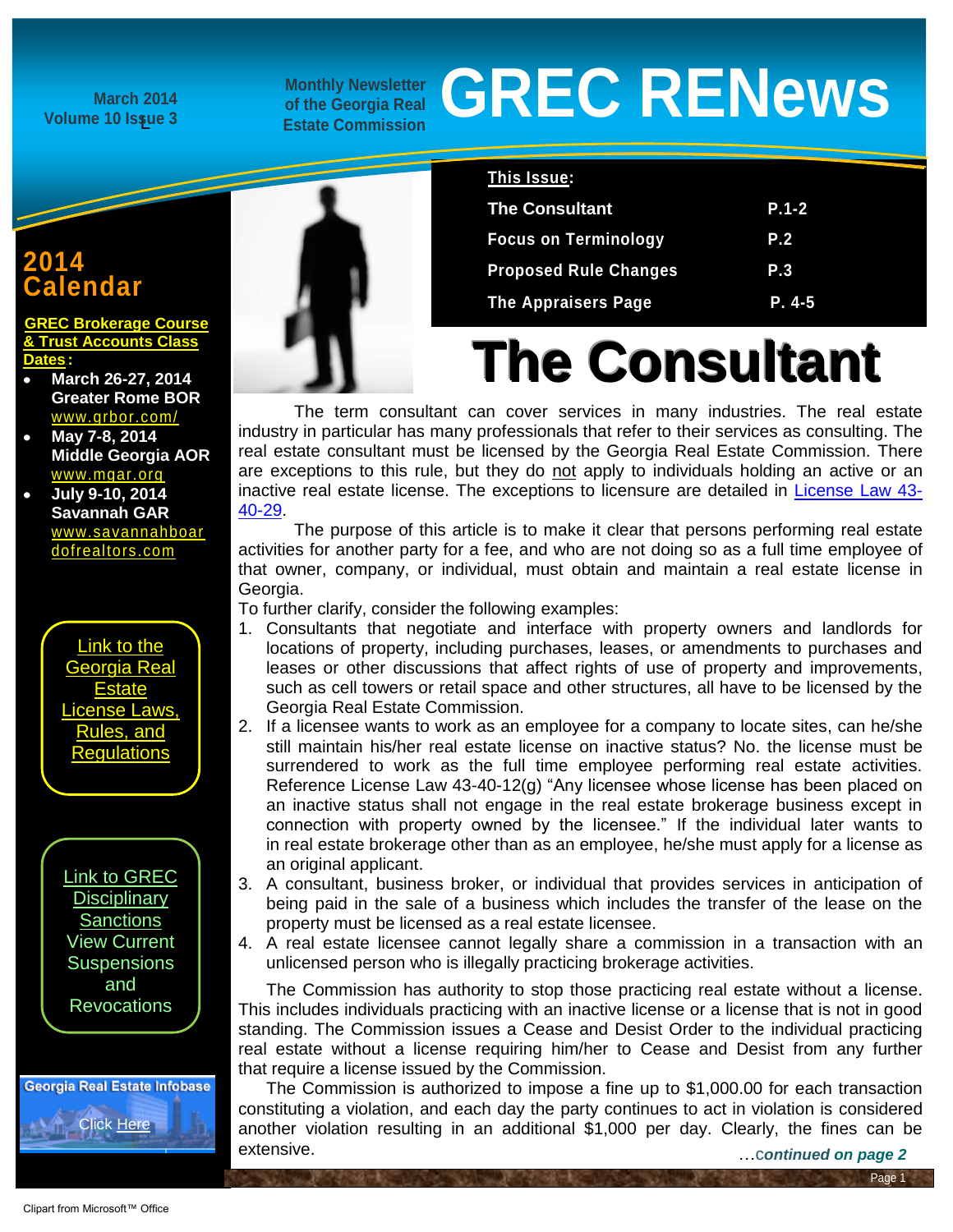#### Comments or **Suggestions** [Click Here.](http://www.jmre.com/grecrenewscomment.htm)





To sign up to **[receive the](http://www.grec.state.ga.us/about/subscribe.html)  [GREC](http://www.grec.state.ga.us/about/subscribe.html)  [RENewsletter](http://www.grec.state.ga.us/about/subscribe.html)  [Click Here](http://www.grec.state.ga.us/about/subscribe.html)** 

[Link to the](http://www.grec.state.ga.us/about/relaw.html)  [Georgia Real](http://www.grec.state.ga.us/about/relaw.html)  [Estate](http://www.grec.state.ga.us/about/relaw.html)  se Laws [Rules, and](http://www.grec.state.ga.us/about/relaw.html)  [Regulations](http://www.grec.state.ga.us/about/relaw.html)

### **Georgia Real Estate Commission**

Suite 1000 International Tower 229 Peachtree Street NE Atlanta, GA 30303-1605 Phone 404-656-3916

### *…continued from page 1*

**The Consultant**….

The Commission receives complaints concerning those practicing real estate without a license, and the Commission is required to investigate all Requests for Investigations.

Consider two investigations resulting in cases involving individuals operating without a license: the first is a consultant never licensed by the Commission, and the second case involves a broker whose license was inactive or lapsed. Note that a transaction does not have to be completed for a violation to occur.

## **Cease & Desist Order**

The Commission received reliable evidence that an individual, for valuable consideration, offered, attempted, or agreed to perform, directly or indirectly, acts that require a license from the Commission. The individual advertised real estate services such as locating investment properties for investors for a fee. Therefore, he acted in the capacity of a licensee in Georgia, although he was not and had never been licensed as a real estate licensee. A Cease & Desist Order was issued and in this case the individual consented to pay \$1,000 and immediately stopped performing real estate activities. An individual in a different case continued to practice without a license after the Cease and Desist Order was in effect and as a result paid over **\$50,000** for administrative, investigative, and legal costs and expenses.

### **Citation to a Licensee**

A commercial broker let his license lapse for 3 months, and was on inactive status for 3 months prior to that. During that time the licensee worked as a fulltime employee of an unlicensed company conducting real estate brokerage activities. A Citation was issued and the licensee was required to comply with the following:

- 1. Reimburse the Commission for its administrative, investigative, and legal costs and expenses in this matter in the amount of \$1,000.00 within 30 days.
- 2. Successfully complete a three hour course approved by the Commission on the subject of legal issues and the avoidance of license law violations.

### **Regarding unlicensed consultants, two key points should be made:**

- 1. The party performing the acts of a licensee without being licensed is violating the law.
- 2. The broker (or any real estate licensee) who pays a consultant, subcontractor, individual, etc. that is not licensed is violating the License Law as well. [License Law 43-](http://www.grec.state.ga.us/about/relaw.html) [40-25.](http://www.grec.state.ga.us/about/relaw.html) For example, if a licensee cooperates with an independent contractor that is not licensed in a real estate transaction and shares his/her commission with that unlicensed party, the licensee has also violated the license law.

[License Law 43-40-25.](http://www.grec.state.ga.us/about/relaw.html) It is considered an unfair trade practice and violation to pay a commission or compensation to any person for performing the services of a real estate licensee who has not first secured the appropriate license under this chapter or is not cooperating as a nonresident who is licensed in such nonresident's state or foreign country of residence.

# *Focus on Terminology: "Consultant"*

Page 2

It is interesting to note that a dictionary states that a license is required to practice real estate services. The Language of Real Estate, by John W. Reilly, now in its Seventh Edition, defines a *consultant* as *"one who gives advice in a specific area, such as a financial adviser. A real estate consultant who performs services similar to a real estate broker would have to be licensed under state law."*

Professionals who want to practice real estate brokerage must invest considerable time and money to become trained and obtain and maintain a real estate license. The Georgia Real Estate Commission is tasked with enforcing the License Laws, Rules, and regulations and protecting the public interest regarding real estate matters.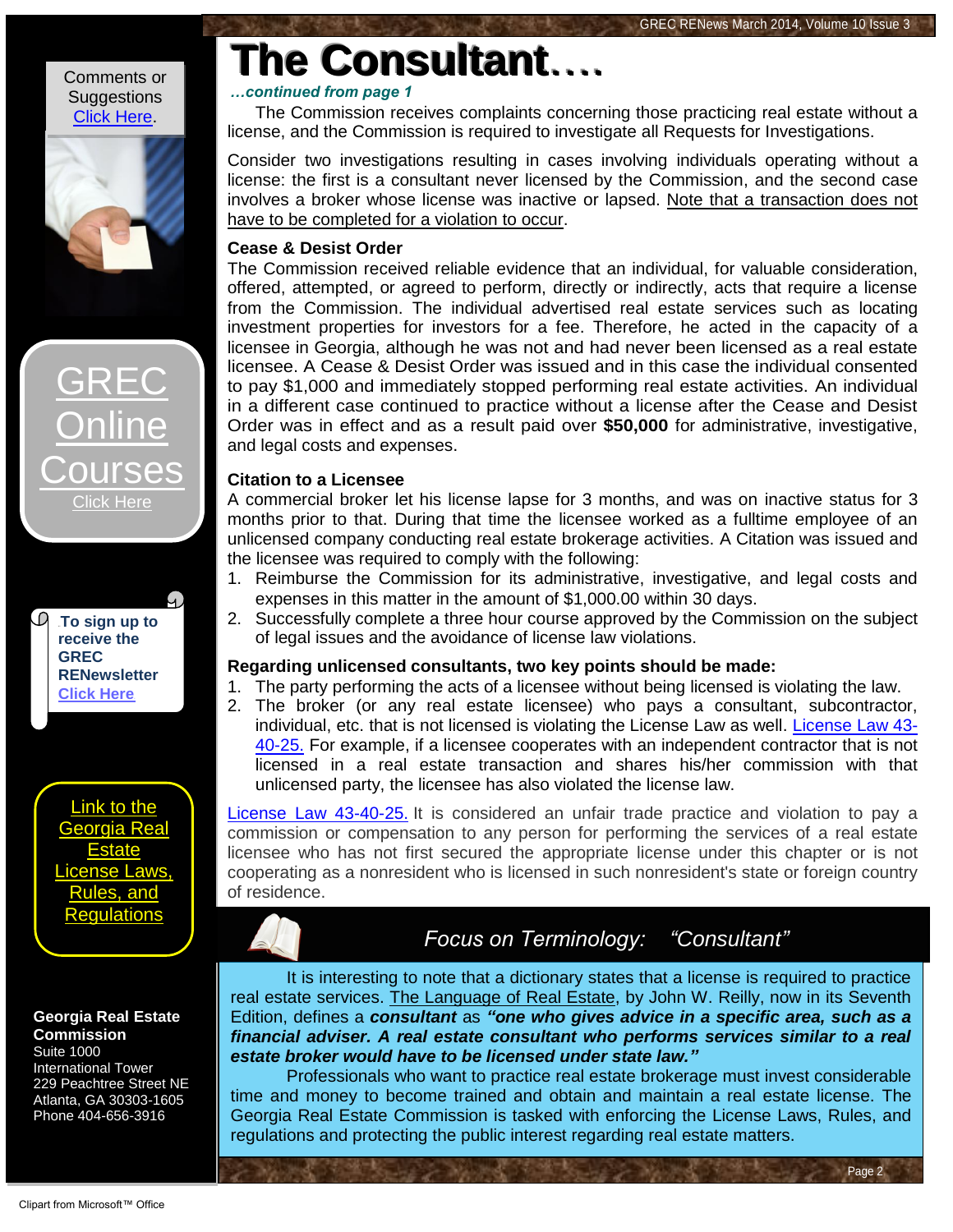[Link to the](http://www.grec.state.ga.us/about/relaw.html)  [Georgia Real](http://www.grec.state.ga.us/about/relaw.html)  **Estate** se Laws les, and [Regulations](http://www.grec.state.ga.us/about/relaw.html)

[GREC](http://www.grec.state.ga.us/about/relaw.html) Online CE **ourses** Click Here

[Link to GREC](http://www.grec.state.ga.us/about/resanctions.html)  **Disciplinary [Sanctions](http://www.grec.state.ga.us/about/resanctions.html)** View Current **Suspensions** and **Revocations** 

### **Georgia Real Estate Commission**

Suite 1000 International Tower 229 Peachtree Street NE Atlanta, GA 30303-1605 Phone 404-656-3916

# NOTICE TO ALL GEORGIA REAL ESTATE LICENSEES

The Georgia Real Estate Commission is proposing two changes to the current Rules of the Commission:

Advertising - The purpose of this change is to address the use of the Internet to advertise real property. This proposed Advertising Rule is a revision of an earlier proposed Rule sent to you previously.

Maintaining a License - The proposal is to increase continuing education hours from 24 to 36 over a 4 year license renewal period. Also, after July 1, 2016, continuing education shall include a mandatory 3 hours on the topic of License Law. **Note:** This Rule will NOT apply to those individuals known as "Grandfathered Licensees" who were actively licensed prior to January 1, 1980. "Grandfathered Licensees" will continue to be exempt from continuing education requirements.

The proposed Rules are available for review and comment by going to [www.grec.state.ga.us](http://www.grec.state.ga.us/) and following these steps:

- 1. On the left-hand column, under "Quick Links", click on ["Real Estate License Law"](http://www.grec.state.ga.us/about/relaw.html).
- 2. Click on ["Proposed Rule Changes"](http://www.grec.state.ga.us/about/reproposed.html). Then click on the link to view [proposed Rule 520-1-.09](http://www.grec.state.ga.us/PDFS/About/To%20Post%20%20520%201%2009%20Advertising%20%2002%2014.pdf)  [Advertising](http://www.grec.state.ga.us/PDFS/About/To%20Post%20%20520%201%2009%20Advertising%20%2002%2014.pdf) and [proposed Rule 520-1-.05 Maintaining a License.](http://www.grec.state.ga.us/PDFS/About/NOI%20Post%20to%20Website%2003%2003%2014.pdf)

Any party wishing to express opinions or views on the proposed Rule listed above may do so by contacting or writing Commissioner William Rogers or Deputy Commissioner Craig Coffee at the Georgia Real Estate Commission, Suite 1000 - International Tower, 229 Peachtree Street, N. E., Atlanta, Georgia 30303-1605, no later than March 21, 2014.

Thank you,

Georgia Real Estate Commission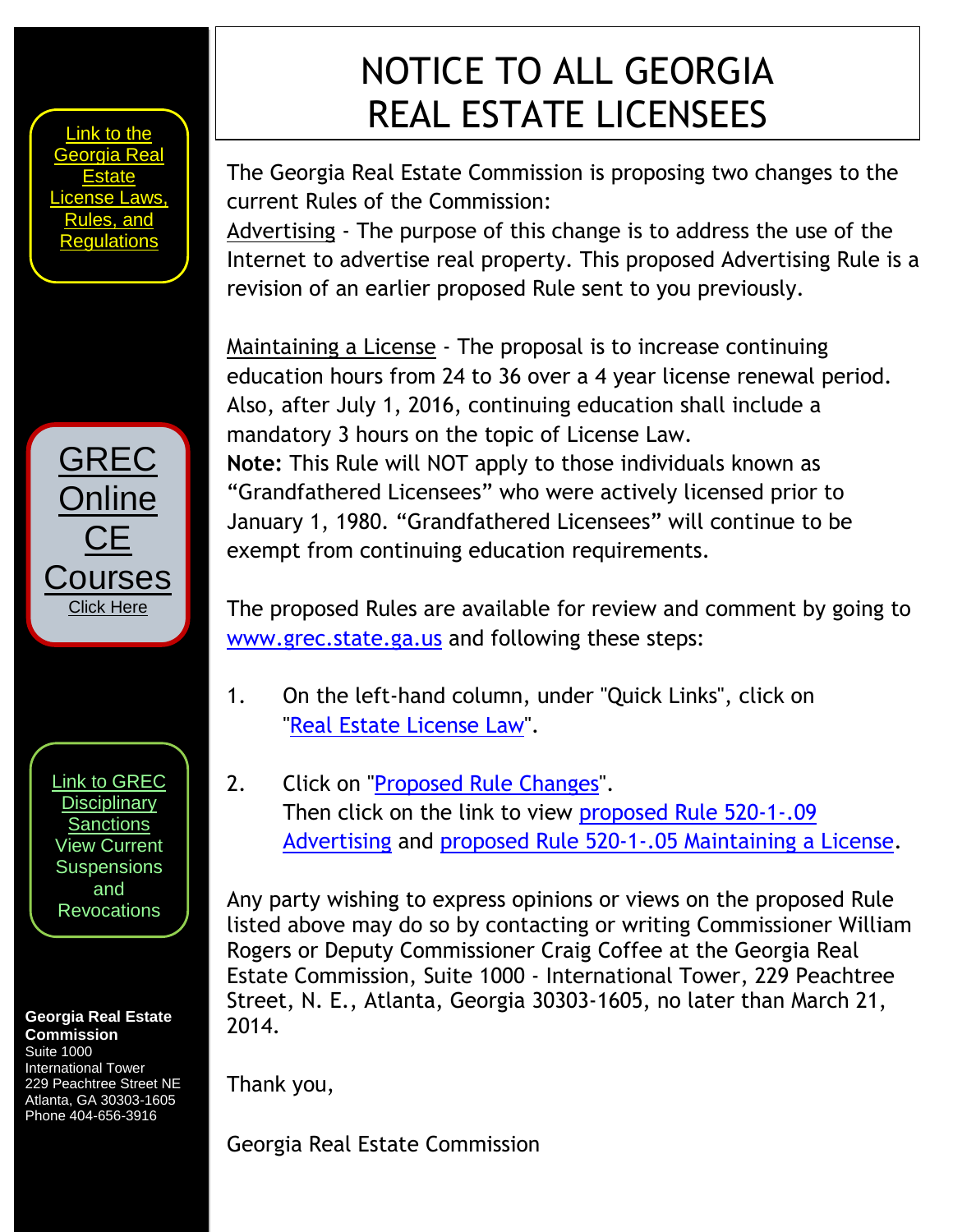

# **The Appraisers Page**

#### **Georgia Real Estate Appraisers Board March 2014**

# **Useful Links**:

| <b>GREAB</b> | Web |
|--------------|-----|
| <b>Site</b>  |     |

# **Diminution in Value**

By D. Scott Murphy, SRA and Hudson Holder

[Appraisal Act](http://www.grec.state.ga.us/about/appraisersact.html)

**═════**

**═════**

**GREAB Disciplinary [Sanctions](http://www.grec.state.ga.us/about/apprsanctions.html)** 

**═════**

This month we want to discuss a complicated topic – Diminution in Value. It is also referred to as Diminished value and is a highly debated topic, particularly as it applies to real property. Real property insurance claims are typically viewed through the scope of identifiable aspects of physical loss, with particular emphasis on restoring *functionality.*  The concept of diminished value has long been part of the automobile industry, wherein an insured can be entitled to physical damages to personal property in addition to postrepair economic losses/losses in market value.

To understand this concept, think about a typical automobile insurance claim. You get into an accident, there is damage to your car, an insurance claim is made and then the insurance company will issue you a check in lieu of repairing the car or completing the repairs to your car. There is an additional piece which most people do not realize or take advantage of – Diminished Value. When you go to sell this car you will have to disclose the accident and/or it will appear on a Carfax report. This will diminish the value a buyer is willing to give you. You are entitled, under most insurance policies in Georgia,

to require the insurer to pay you this diminished amount on top of the cost to repair the car. You generally have to specifically ask for this and often file data to support your claim.

The concept of Diminution in Value of real estate is a relatively new type of claim as it has not been successfully tested in the courts of Georgia – until recently. In 2012, the Georgia Supreme Court (*Royal Capital Development, LLC v. Maryland Casualty Company*) ruled that the concept of diminished value applies to real property in the same manner as it applies to the automobile industry – that first-party property insurance policies may cover stigma-related losses in addition to actual physical damages incurred.

An individual looking to "be made whole" by an insurer as the result of damages to real property typically desires to repair physical damages to restore functionality, but also to restore the property to its pre-event market value. The *Royal Capital Development, LLC v Maryland Casualty Company* ruling established the precedent regarding the latter – that the insurer has a responsibility to address and compensate for post-repair losses in market value caused by a damage event.

The concept of market value is the cornerstone of the appraisal industry and is typically defined in the context of the Uniform Standard of Professional Appraisal Practice's elaboration of the idea:

"Market Value means the most probable price which a property should bring in a competitive and open market under all conditions requisite to a fair sale, the buyer and seller each acting prudently and knowledgeably, and assuming the price is not affected by undue stimulus. Implicit in this definition are the consummation of a sale as of a specified date and the passing of title from seller to buyer under conditions whereby: